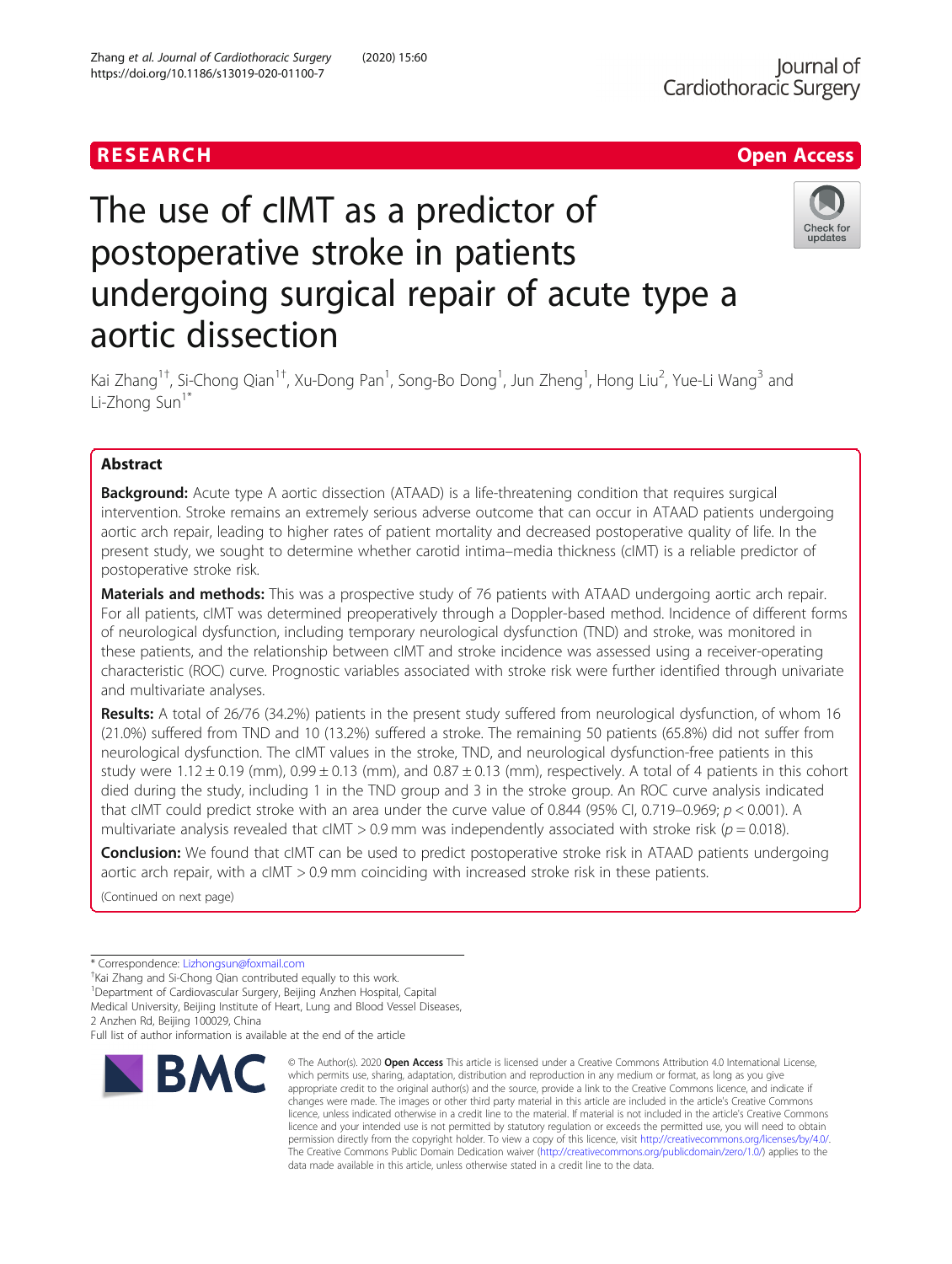(Continued from previous page)

Trial registration: [ChiCTR1900022289.](http://www.chictr.org.cn/edit.aspx?pid=37225&htm=4) Date of registration 4 April 2019 retrospectively registered.

Keywords: Carotid intima–media thickness (cIMT), Type A aortic dissection, Stroke, Risk factor

#### Introduction

Acute type A aortic dissection (ATAAD) is a particularly deadly condition, with extremely high rates of intraoperative morbidity and mortality. Surgical treatment of ATAAD patients is primarily focused on saving the lives of these individuals. While associated surgical approaches have improved substantially in recent years, aortic arch repair in ATAAD patients remains a complex procedure with significant associated risk.

A number of technical improvements to aortic arch repair procedures have been described in recent years [[1](#page-7-0)–[4\]](#page-7-0), including the use of hypothermic circulatory arrest as a means of improving cerebral protection and the use of selective cerebral perfusion as a mains of safely extending arrest duration. Even with these improvements, however, postoperative stroke remains an extremely serious complication of aortic arch repair surgery that can result in high rates of patient mortality and a significant reduction in postoperative patient quality of life [\[5](#page-7-0)–[7\]](#page-7-0).

A number of studies in recent years have examined carotid intima–media thickness (cIMT) as a predictor for the risk of cerebral and cardiovascular events in patients [[8](#page-7-0)–[10\]](#page-7-0). Whether cIMT can similarly be used to predict the risk of postoperative stroke in ATAAD patients undergoing aortic arch repair, however, remains to be definitely determined. To that end, in the present study we sought to assess the prognostic relevance of preoperative cIMT as a predictor of postoperative stroke incidence in ATAAD patients undergoing aortic arch surgery.

#### Materials and methods

The Ethics Committee of Beijing Anzhen Hospital approved this study. This study was registered in the Chinese Clinical Trials Registry ([www.chictr.org.cn,](http://www.chictr.org.cn) [ChiCTR1](http://www.chictr.org.cn/edit.aspx?pid=37225&htm=4) [900022289\)](http://www.chictr.org.cn/edit.aspx?pid=37225&htm=4).

#### Patients

This prospective observational study was conducted between December 2016 and June 2017. Patients enrolled in the present study were those ATAAD patients who were at least 18 years of age and who were undergoing total arch replacement (TAR) with frozen elephant trunk (FET) implantation. Exclusion criteria included a history of stroke, aortic surgery, pregnancy, or death during the operation. Patients with coma, altered consciousness, or speech slurring before operations were also excluded. During surgery, both moderate hypothermic circulatory arrest (MHCA) and antegrade selective cerebral perfusion (SCP) were employed in all patients.

In total, 80 ATAAD patients that underwent TAR with FET were eligible for study enrollment, of whom 4 were excluded due to intraoperative death. The remaining 76 ATAAD patients were enrolled in this study. All operations were performed randomly by four surgery teams. A flow chart of the screening and registration of study participants was given in Fig. [1](#page-2-0).

#### cIMT measurement

A standard ultrasound procedure with a 9-MHz transducer (GE Vivid E9, Horten, Norway) was used conducted by two highly-experienced sonographers in order to obtain images of the cIMT. Inter-observer variability was determined by the measurement of cIMT three times by each investigator in 10 healthy volunteer participants ( $p = 0.672$ ).

A certified reader examined each image, manually drawing a continuous line at the cIMT interface in these images after which cIMT values were determined. The right and left cIMT measurements over a 1 cm segment of the carotid artery  $\sim 0.5$  cm below the carotid artery bulb not containing any plaques (cIMT ≥1.9 mm) were averaged together to determine cIMT values.

#### **Definitions**

Stroke and temporary neurological dysfunction (TND) were both classified as forms of neurological dysfunction in the present study. Stroke was defined as the development of any several global or focal neurological deficits including altered consciousness or speech slurring as a result of hemorrhagic or ischemic events. Stroke was confirmed using computed tomography (CT) imaging. TND was diagnosed based on the presence of prolonged postoperative confusion, motor weakness, seizures, agitation, or delirium. In TND patients, CT findings were typically normal.

#### Surgical technique

All operations were performed through median sternotomy. Briefly, this procedure was performed using right axillary artery cannulation for cardiopulmonary bypass (CPB) and SCP [5–10 mL/(kg•min)] under MHCA. Associated operations, such as mitral valve and aortic root replacement, were performed during cooling. The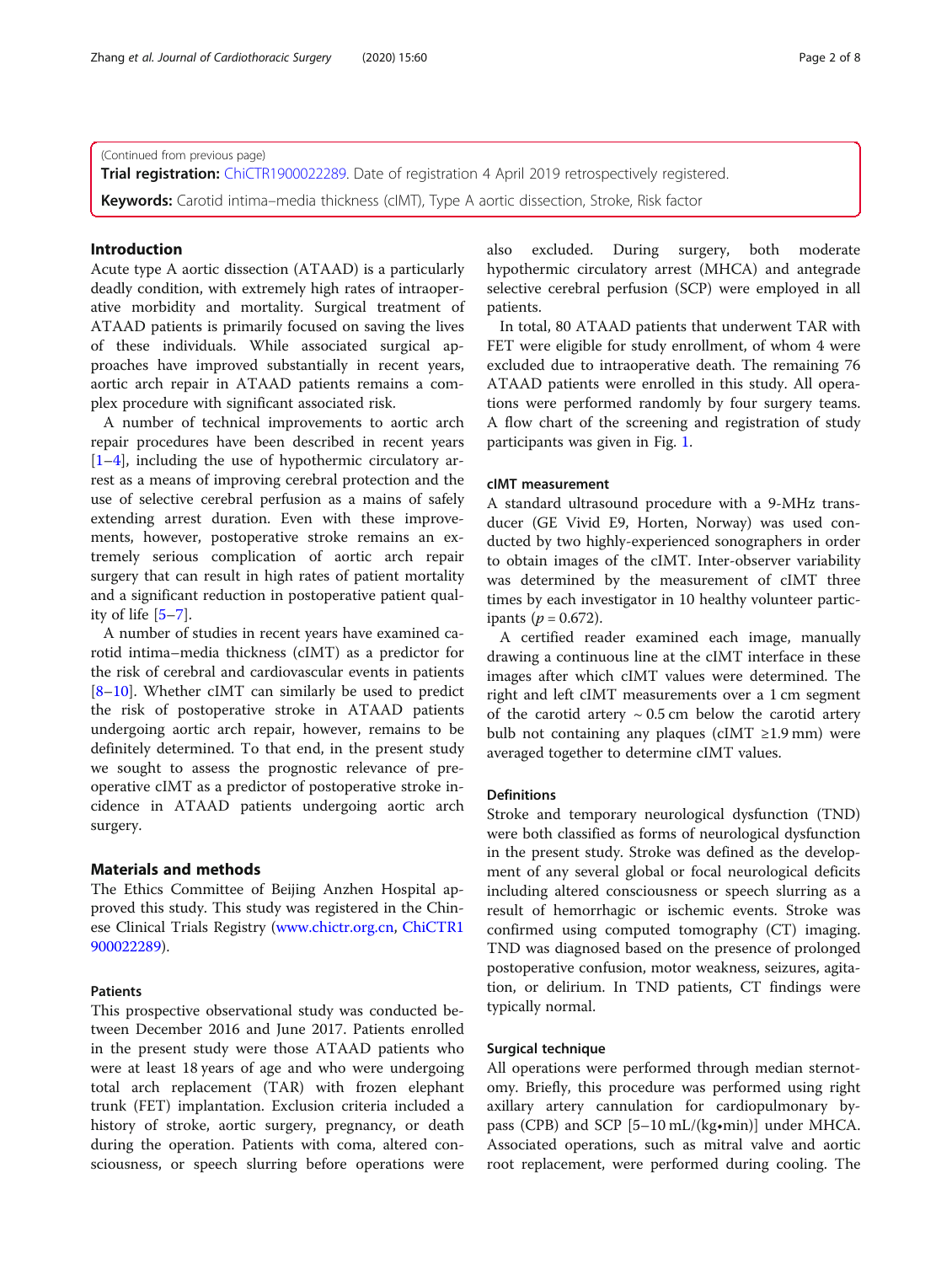<span id="page-2-0"></span>

TAR with FET surgical technique has been previously described [[2,](#page-7-0) [11](#page-7-0)]. The procedure involved the implantation of a FET (MicroPort Medical Company Limited, Shanghai, China) in the descending aorta, followed by TAR with a four-branched prosthetic graft (Maquet Cardiovascular, Wayne, NJ). Distal reperfusion was initiated upon the completion of descending aortic anastomosis. The left carotid artery was initially reconstructed to achieve bilateral perfusion, the ascending aorta was then treated to prevent coronary ischaemia, and the innominate and subclavian arteries were treated last.

#### Statistical analysis

Continuous and categorical data were given as mean ± standard deviation (SD) or percentage, and were compared via t-tests or Kruskal-Wallis tests and chi-squared tests or Fisher's exact tests, respectively. Logistic regression analyses were used to identify variables associated with postoperative stroke risk, with a multivariate analysis used to assess the link between patient stroke risk  $cIMT > 0.9$  mm [[12](#page-7-0)]. Covariates were adjusted based upon previous reports [\[13](#page-7-0)]. Briefly, when the addition of a variable resulted in a change in the odds ratio of ≥10%, adjustments were made. Covariates in this model included male, body mass index (BMI), preoperative white blood cell count, coronary artery involvement, circulatory arrest time, hydropericardium, and Marfan syndrome. This cIMT cutoff value used to predict postoperative stroke risk was determined based upon a receiver-operating characteristic (ROC) curve. Youden's index  $(J =$  Sensitivity + Specificity - 1) was used to determine the optimal cIMT cut-off value for this curve. All tests were 2-sided, with  $p < 0.05$  as the significance threshold. R and Empower Stats [\(http://www.empower](http://www.empowerstats.com)[stats.com,](http://www.empowerstats.com) X&Y Solutions, Inc., MA, USA) was used for all statistical testing.

#### Results

A total of 76 patients were included in this analysis, of whom 50 did not suffer from any neurological dysfunction (65.8%), 16 suffered from TND (21.1%), and 10 suffered from stroke (13.2%). Table [1](#page-3-0) shows both the baseline and operative characteristics for these patients. Patients in the stroke, TND, and neurological dysfunction-free (NDF) groups exhibited cIMT values of  $1.12 \pm 0.19$  (mm),  $0.99 \pm 0.13$  (mm), and  $0.87 \pm 0.13$ (mm), respectively  $(p < 0.001)$ . Just 15/50 (30.0%) of patients in the NDF group exhibited a cIMT value > 0.9 mm, whereas 12/16 (75.0%) and 8/10 (80%) patients in the TND and stroke groups, respectively, had a cIMT value > 0.9 mm ( $p$  < 0.001). All other measured variables were comparable among these three patient groups.

#### Operative morbidity and mortality

Table [2](#page-3-0) showed the postoperative complications of these patients. Overall patient mortality in the present study was 5.3% (4 of 76), with all deceased patients having suffered from some form of neurological dysfunction (1 TND, 3 stroke)  $(p < 0.01)$ . A total of 8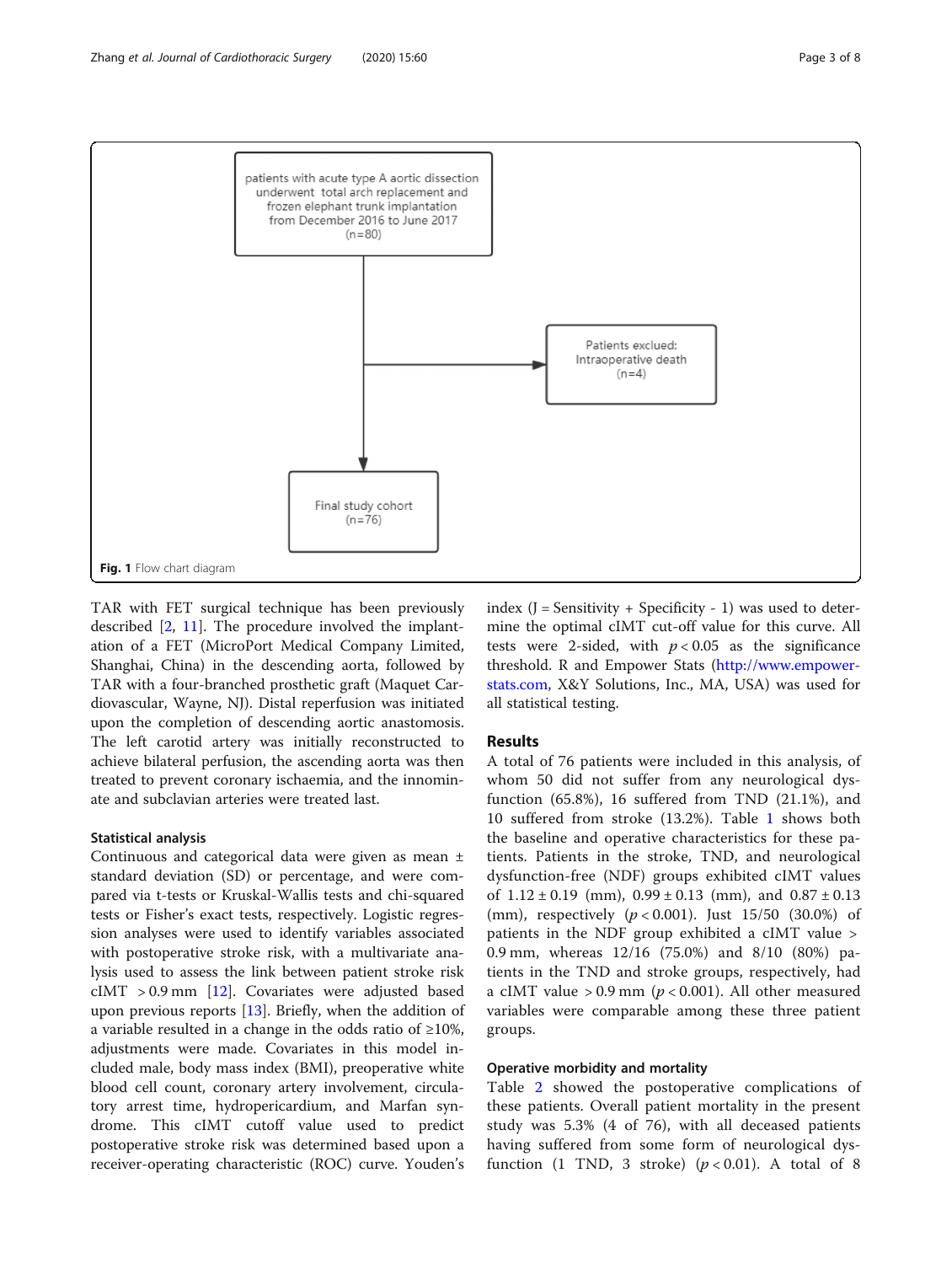<span id="page-3-0"></span>

| <b>Table 1</b> Demographic characteristics, preoperative and intraoperative data of patients |  |  |
|----------------------------------------------------------------------------------------------|--|--|
|                                                                                              |  |  |

| Variable                                    | Total<br>$(n = 76)$ | <b>NDF</b><br>$(n = 50)$ | <b>TND</b><br>$(n = 16)$ | Stroke<br>$(n = 10)$ | $P$ value |
|---------------------------------------------|---------------------|--------------------------|--------------------------|----------------------|-----------|
| Male                                        | 61(80.3)            | 40 (80.0)                | 15 (97.8)                | 6(60.0)              | 0.109     |
| Age (year)                                  | $45.8 \pm 9.9$      | $45.3 \pm 10.6$          | $48.1 \pm 9.0$           | $47.0 \pm 8.4$       | 0.799     |
| BMI ( $kg/m2$ )                             | $27.4 \pm 4.6$      | $27.4 \pm 4.2$           | $27.8 \pm 5.8$           | $26.8 \pm 4.9$       | 0.863     |
| Hypertension                                | 60 (78.9)           | 41 (82.0)                | 12 (75.0)                | 7(70.0)              | 0.634     |
| Diabetes mellitus                           | 3(3.9)              | 3(6.0)                   | $\mathbf 0$              | 0                    | 0.444     |
| Marfan syndrome                             | 1(1.3)              | $\mathbf 0$              | 1(6.3)                   | $\mathsf{O}\xspace$  | 0.150     |
| Smoking history                             | 33 (43.4)           | 21(42.0)                 | 9(56.3)                  | 3(30.0)              | 0.397     |
| LVEF (%)                                    | $62.2 \pm 4.9$      | $62.3 \pm 4.5$           | $60.7 \pm 6.5$           | $63.9 \pm 3.6$       | 0.258     |
| White blood cell count (10 <sup>9</sup> /l) | $12.0 \pm 3.0$      | $11.5 \pm 3.0$           | $12.99 \pm 3.6$          | $12.8 \pm 1.8$       | 0.155     |
| Serum creatinine (umol/l)                   | $84.7 \pm 31.6$     | $78.1 \pm 20.4$          | $105.9 \pm 51.6$         | $84.4 \pm 24.3$      | 0.142     |
| Primary entry tear                          |                     |                          |                          |                      |           |
| Unknown                                     | 14 (18.4)           | 7(14.0)                  | 4(25.0)                  | 3(30.0)              | 0.367     |
| Ascending aorta                             | 57 (75.0)           | 38 (76.0)                | 12 (75.0)                | 7(70.0)              | 0.923     |
| Aortic arch                                 | 5(6.6)              | 5(10.0)                  | $\mathbf 0$              | $\mathsf{O}\xspace$  | 0.993     |
| Coronary artery involvement                 | 20(26.3)            | 17 (34.0)                | 1(6.3)                   | 2(20.0)              | 0.628     |
| Aortic root repair                          |                     |                          |                          |                      | 0.606     |
| Ascending aorta replacement                 | 50 (65.8)           | 31 (62.0)                | 12 (75.0)                | 7(70.0)              |           |
| Bentall procedure                           | 26 (34.2)           | 19 (38.0)                | 4(25.0)                  | 3(30.0)              |           |
| Lowest nasopharyngeal temperature (°C)      | $23.5 \pm 0.8$      | $23.5 \pm 0.8$           | $23.7 \pm 0.7$           | $23.7 \pm 0.5$       | 0.412     |
| CPB time (min)                              | $205.8 \pm 43.2$    | $199.5 \pm 41.6$         | $223.9 \pm 45.3$         | $207.8 \pm 43.6$     | 0.143     |
| Cross-clamp time (min)                      | $114.2 \pm 30.5$    | $109.9 \pm 30.5$         | $129.5 \pm 29.8$         | $111.0 \pm 26.5$     | 0.724     |
| Circulatory arrest time (min)               | $22.9 \pm 7.5$      | $22.0 \pm 7.5$           | $26.4 \pm 7.6$           | $22.2 \pm 6.1$       | 0.737     |
| Intraoperative transfusion of PRBCs         | 44 (57.9)           | 27 (54.0)                | 12 (75.0)                | 5(50.0)              | 0.589     |
| Intraoperative transfusion of FFP           | 38 (50.0)           | 24 (48.0)                | 10(62.5)                 | 4(40.0)              | 0.500     |
| Intraoperative transfusion of platelets     | 5(6.9)              | 3(6.0)                   | 2(12.5)                  | 0                    | 0.993     |
| clMT (mm)                                   | $0.93 \pm 0.16$     | $0.87 \pm 0.13$          | $0.99 \pm 0.13$          | $1.12 \pm 0.19$      | < 0.001   |
| $clMT$ (mm) $> 0.9$                         | 35 (46.5)           | 15 (30.0)                | 12 (75.0)                | 8(80.0)              | < 0.001   |

Continuous data are presented as the mean ± standard deviation and categorical data as number (percentage)

Abbreviations: NDF neurological dysfunction-free, TND temporary neurological dysfunction, BMI body mass index, LVEF left ventricular ejection fraction, CABG coronary artery bypass grafting, CPB cardiopulmonary bypass, PRBCs packed red blood cells, FFP fresh-frozen plasma, cIMT carotid intima–media thickness

#### Table 2 Postoperative complications of patients

| Variable                             | Total<br>$(n = 76)$ | <b>NDF</b><br>$(n = 50)$ | TND<br>$(n = 16)$ | Stroke<br>$(n = 10)$ | $P$ value |
|--------------------------------------|---------------------|--------------------------|-------------------|----------------------|-----------|
| Paraplegia                           | 7(9.2)              | 4(8.0)                   | 1(6.3)            | 2(20.0)              | 0.439     |
| Continuous renal replacement therapy | 8(10.5)             | 0                        | 5(31.3)           | 3(30.0)              | < 0.001   |
| Tracheal reintubation                | 8(10.5)             | (2.0)                    | 4(25.0)           | 3(30.0)              | 0.003     |
| Tracheotomy                          | 5(6.6)              | (2.0)                    | 2(12.5)           | 2(20.0)              | 0.037     |
| Reexploration for bleeding           | 5(6.6)              | (2.0)                    | 2(12.5)           | 2(20.0)              | 0.037     |
| Mortality                            | 4(5.3)              | 0                        | 1(6.3)            | 3(30.0)              | < 0.001   |

Continuous data are presented as the mean ± standard deviation and categorical data as number (percentage)

Abbreviations: NDF neurological dysfunction-free, TND temporary neurological dysfunction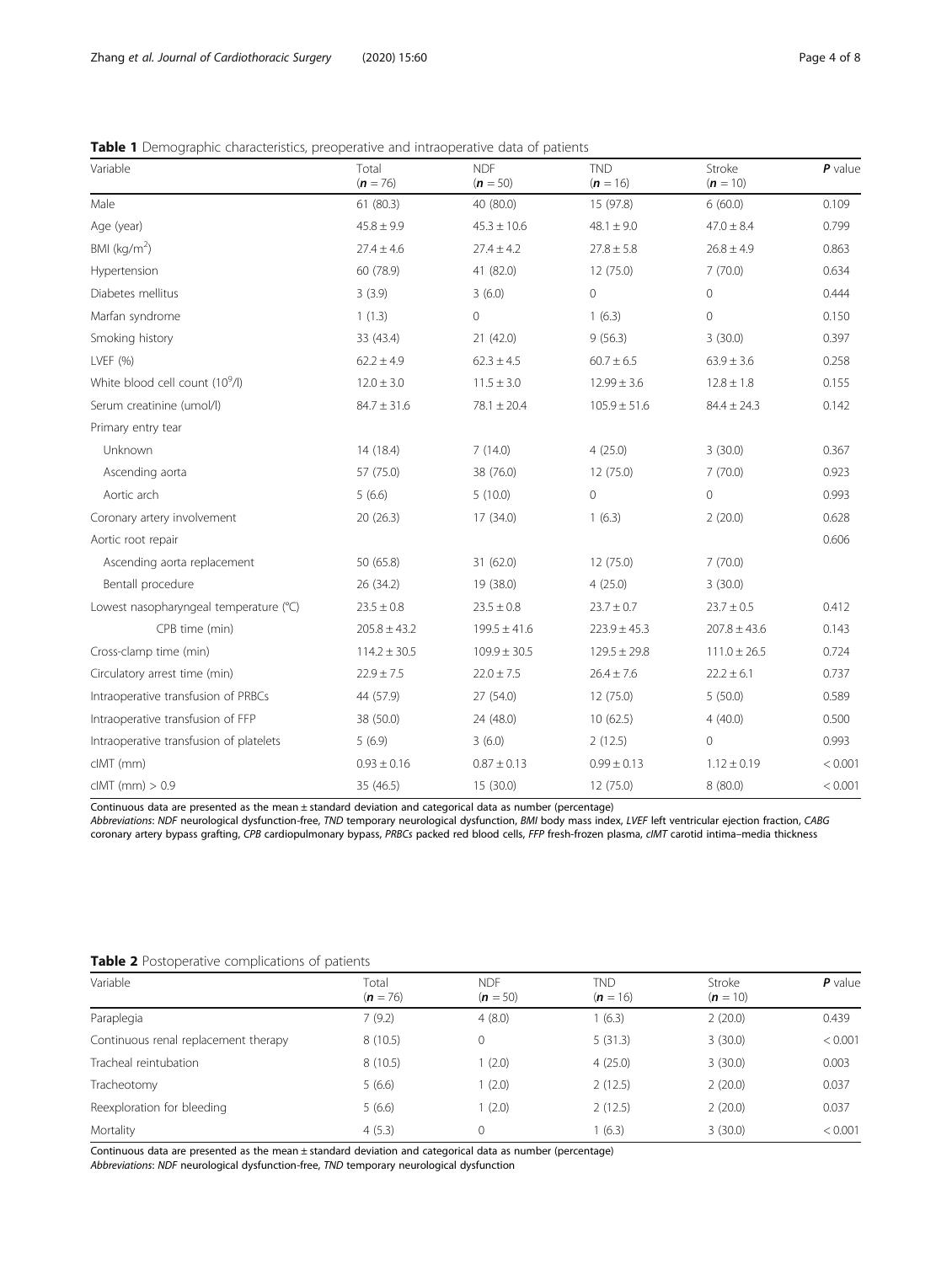patients (10.5%) underwent postoperative continuous renal replacement therapy, including 3 in the TND group, and 5 in the stroke group  $(p < 0.01)$ . Patients that suffered from postoperative neurological dysfunction also had higher rates of tracheal reintubation (3/ 10, 30.0%; 4 /16, 25.0%; vs  $1/50$ , 2.0%;  $p = 0.003$ ). A total of 2 (20.0%), 1 (6.3%), and 4 (8.0%,  $p = 0.439$ ) patients in the stroke, TND, and NDF groups suffered from postoperative paraplegia. Patients that suffered from stroke or TND also had higher rates of requiring tracheotomy (20% and 12.5%, respectively, vs 2%;  $p = 0.037$ ) and reexploration for bleeding (20% and 12.5%, respectively vs 2%;  $p = 0.037$ ).

#### Univariate and multivariate analysis

A univariate analysis revealed that of the tested variables, only cIMT > 0.9 mm was associated with increased stroke incidence (OR, 5.78; 95% CI, 1.14– 29.35;  $p = 0.034$ ; Table 3). A multivariate analysis was then performed to confirm this finding, incorporating covariates including male, BMI, preoperative white blood cell count, coronary artery involvement, circulatory arrest time, hydropericardium, and Marfan syndrome (Table [4\)](#page-5-0). Following adjustment for these covariates, cIMT > 0.9 mm was still associated with increased stroke risk (OR 5.78, 95% CI 1.14–29.35;  $p = 0.018$ .

|  | <b>Table 3</b> Univariate analysis of risk factors associated with stroke |  |
|--|---------------------------------------------------------------------------|--|
|  |                                                                           |  |

| Variables                                   | No-stroke<br>$(n = 66)$ | Stroke<br>$(n = 10)$ | OR(95%CI)            | $P$ value |
|---------------------------------------------|-------------------------|----------------------|----------------------|-----------|
| Male                                        | 55 (83.3)               | 6(60.0)              | $0.30(0.07 - 1.24)$  | 0.097     |
| Age (year)                                  | $45.6 \pm 10.2$         | $47.0 \pm 8.4$       | $1.01(0.95 - 1.09)$  | 0.684     |
| BMI ( $kg/m2$ )                             | $27.5 \pm 4.6$          | $26.8 \pm 4.9$       | $0.96(0.82 - 1.13)$  | 0.638     |
| Hypertension                                | 53 (80.3)               | 7(70.0)              | $0.57(0.13 - 2.52)$  | 0.461     |
| Diabetes mellitus                           | 3(4.5)                  | 0                    | a                    | 0.995     |
| Hyperlipidemia                              | 5(7.6)                  | 1(10.0)              | $1.36(0.14 - 12.97)$ | 0.792     |
| Marfan syndrome                             | 1(1.5)                  | 0                    | a                    | 0.995     |
| Smoking history                             | 30 (45.5)               | 3(30.0)              | $0.51(0.12 - 2.16)$  | 0.364     |
| Hydropericardium                            | 11(16.7)                | 2(20.0)              | $1.25(0.23 - 6.70)$  | 0.795     |
| LVEF (%)                                    | $61.9 \pm 5.1$          | $63.9 \pm 3.6$       | $1.09(0.94 - 1.26)$  | 0.241     |
| White blood cell count (10 <sup>9</sup> /l) | $11.9 \pm 3.2$          | $12.8 \pm 1.8$       | $1.11(0.89 - 1.38)$  | 0.346     |
| Serum creatinine (umol/l)                   | $84.7 \pm 32.7$         | $84.4 \pm 24.3$      | $1.00(0.98 - 1.02)$  | 0.973     |
| Primary entry tear                          |                         |                      |                      |           |
| Unknown                                     | 11(16.7)                | 3(30.0)              | 1.0                  |           |
| Ascending aorta                             | 50 (75.8)               | 7(70.0)              | $0.51(0.11 - 2.30)$  | 0.384     |
| Aortic arch                                 | 5(7.6)                  | 0                    | a                    | 0.993     |
| Coronary artery involvement                 | 18 (27.3)               | 2(20.0)              | $0.67(0.13 - 3.44)$  | 0.628     |
| Aortic root repair                          |                         |                      |                      |           |
| Ascending aorta replacement                 | 43 (65.2)               | 7(70.0)              | 1.0                  |           |
| Bentall procedure                           | 23 (34.9)               | 3(30.0)              | $1.09(0.53 - 2.24)$  | 0.806     |
| Lowest nasopharyngeal temperature (°C)      | $23.5 \pm 0.8$          | $23.7 \pm 0.5$       | $1.47(0.61 - 3.56)$  | 0.394     |
| CPB time (min)                              | $205.4 \pm 43.5$        | $207.8 \pm 43.6$     | $1.00(0.99 - 1.02)$  | 0.871     |
| Cross-clamp time (min)                      | $114.6 \pm 31.3$        | $111.0 \pm 26.5$     | $1.00(0.97 - 1.02)$  | 0.724     |
| Circulatory arrest time (min)               | $23.1 \pm 7.7$          | $22.2 \pm 6.1$       | $0.98(0.89 - 1.08)$  | 0.737     |
| Intraoperative transfusion of PRBCs         | 39 (59.1)               | 5(50.0)              | $0.69(0.18 - 2.63)$  | 0.589     |
| Intraoperative transfusion of FFP           | 34 (51.5)               | 4(40.0)              | $0.63(0.16 - 2.43)$  | 0.500     |
| Intraoperative transfusion of platelets     | 5(7.6)                  | 0                    | a                    | 0.993     |
| $clMT$ (mm) $> 0.9$                         | 27 (40.9)               | 8(80.0)              | 5.78 (1.14-29.35)    | 0.034     |

Continuous data are presented as the mean  $\pm$  standard deviation and categorical data as number (percentage)

Abbreviations: OR odd ratio, 95% CI 95% confidence interval, BMI body mass index, LVEF left ventricular ejection fraction, CABG coronary artery bypass grafting, CPB cardiopulmonary bypass, PRBCs packed red blood cells, FFP fresh-frozen plasma, cIMT carotid intima–media thickness

<sup>a</sup>The result failed because of the small sample size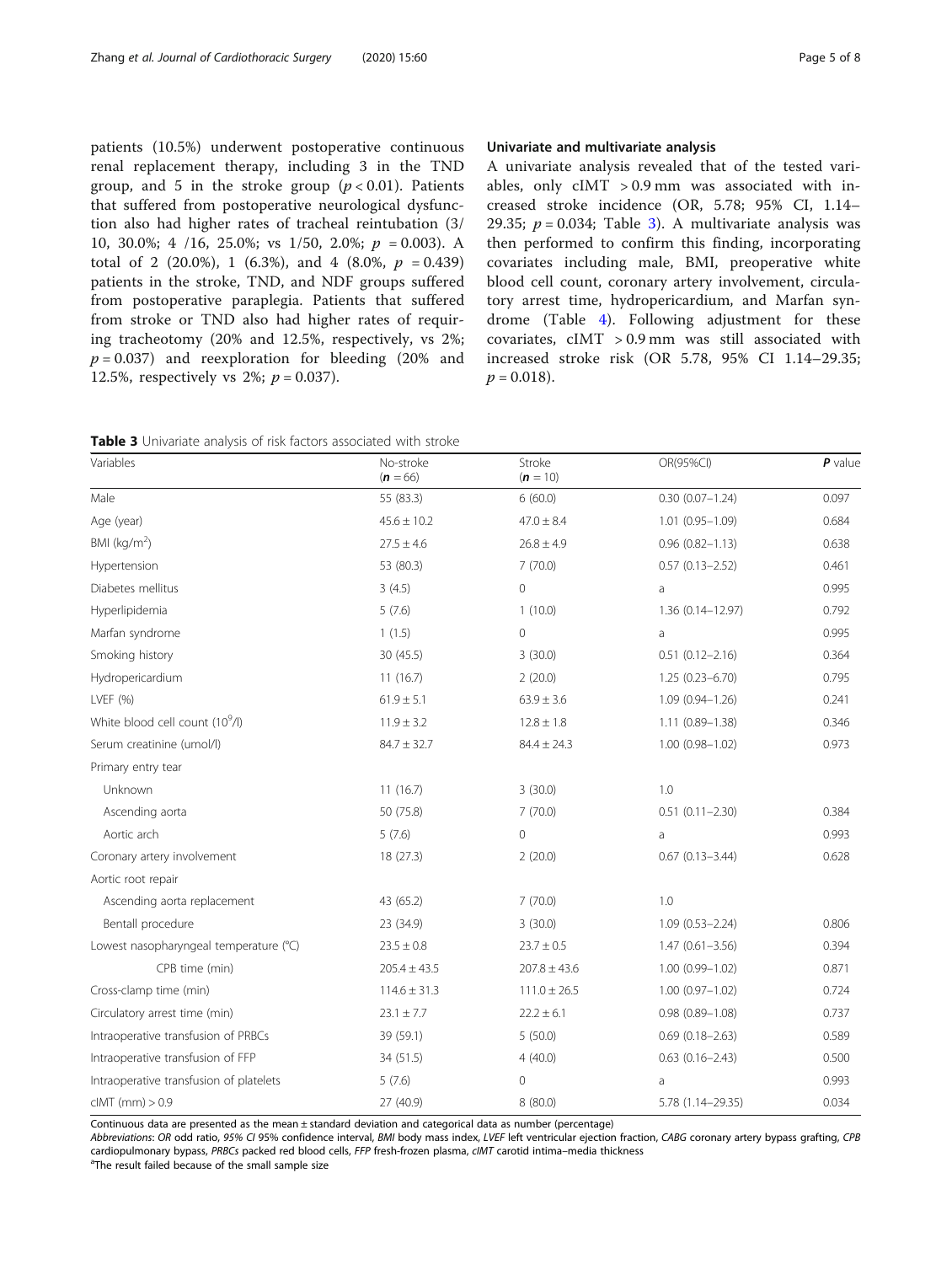<span id="page-5-0"></span>Table 4 Multivariable analysis to assess the independent impact of cIMT group on stroke in patients with ATAAD

| Variable | Model L<br>OR (95% CI)                                      | P-value Model II<br>OR (95% CI) | P-value |
|----------|-------------------------------------------------------------|---------------------------------|---------|
|          | clMT (mm) $> 0.9$ 5.78 (1.14–29.35) 0.034 9.53 (1.47–61.72) |                                 | 0.018   |

Abbreviations: cIMT carotid intima–media thickness, ATAAD acute type A aortic dissection, OR odd ratio, 95% CI 95% confidence interval Model I: unadjusted

Model II: adjusted for male, BMI, Marfan syndrome, hydropericardium,

preoperative white blood cell count, coronary artery involvement, circulatory arrest time

#### Area under the ROC curve analysis

The area under the ROC curve for cIMT values in the present study was found to be 0.844 (95% CI, 0.719– 0.969;  $p < 0.001$ ; Fig. 2). This analysis confirmed that cIMT offered significant value as a predictor of stroke risk ( $p < 0.001$ ), with sensitivity and specificity values of 90.0% and 72.7%, respectively. The cIMT cutoff value for diagnosing stroke was 0.627.

#### **Discussion**

Our study revealed that the noninvasive measurement of cIMT using carotid ultrasonography can predict the risk of postoperative stroke in ATAAD patients undergoing aortic arch repair with high sensitivity and specificity (90.0% and 72.7%, respectively). Specifically, we

 $1.0$ 

determined that cIMT > 0.9 mm was independently associated with increased risk of postoperative stroke in these individuals.

While there have been significant improvements in ATAAD patient outcomes following surgical aortic arch repair, the rates of morbidity and mortality associated with the procedure remain high with cerebral complications affecting from 7% to 35% of patients [[14,](#page-7-0) [15](#page-7-0)]. The most recent international registry of aortic dissection study of ATAAD [[16\]](#page-7-0) reported an approximate 10% rate of cerebral complications, with the latest Society of Thoracic Surgeons Adult Cardiac Surgery Database study [[1\]](#page-7-0) reporting a 13% risk of postoperative stroke following surgical repair of ATAAD (945/7353 patients across 772 centers). These findings were consistent with the results of our smaller scale study (10/76, 13.2%).

Many recent studies have utilized cIMT as a key pre-dictor of cardiovascular risk [\[8](#page-7-0)-[10\]](#page-7-0), but to date no studies have focused on this parameter as a predictor of postoperative stroke risk in patients following aortic arch surgery. In the present study, we therefore examined the ability of cIMT to predict such postoperative stroke risk in ATAAD patients given that cIMT has been previously shown in other contexts to independently predict postoperative stroke risk even in light of more traditional predictors of cardiovascular risk [[17](#page-7-0)–[20\]](#page-7-0). Recent

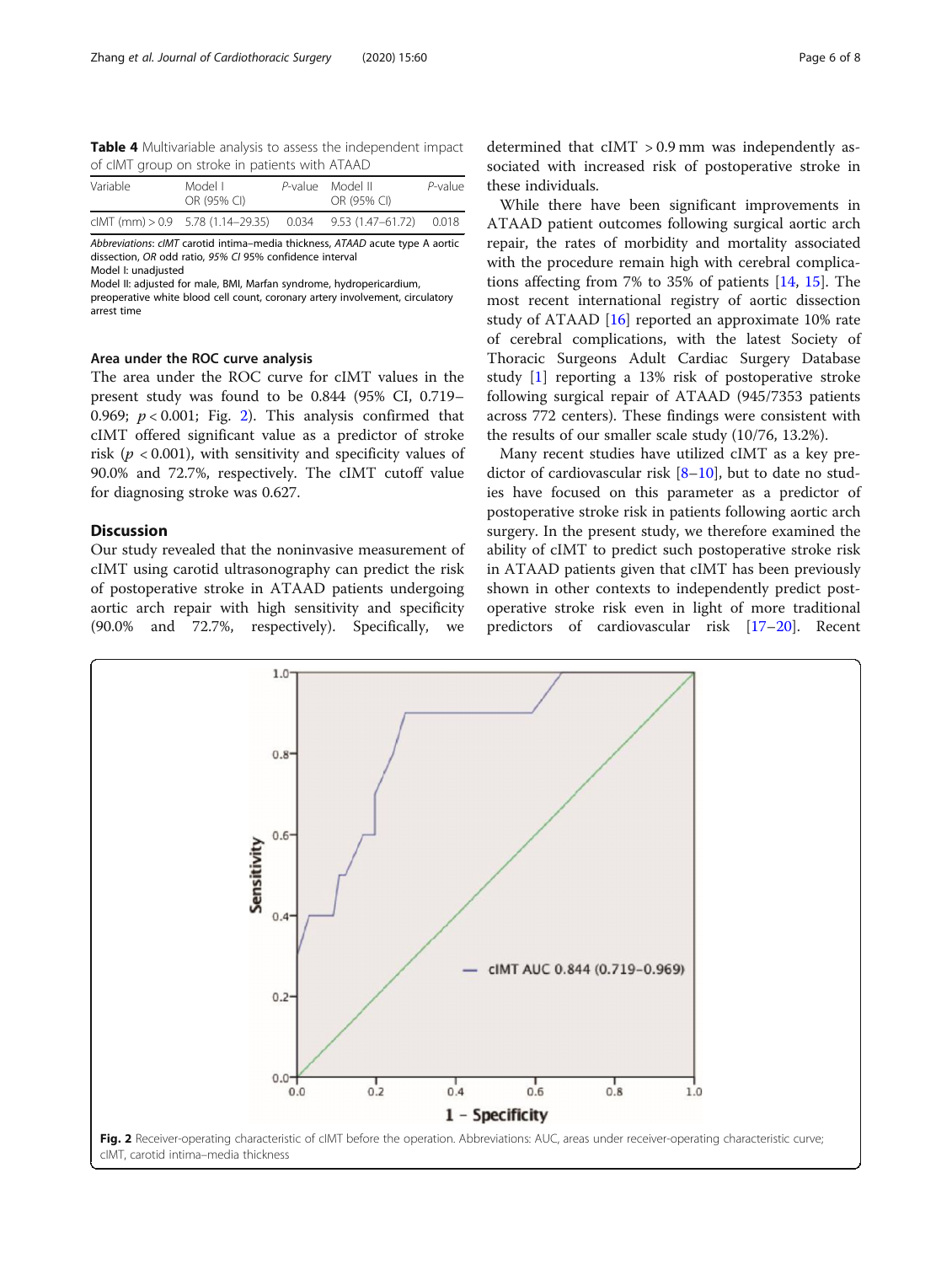guidelines published by the American College of Cardiology Foundation–American Heart Association guidelines also highlight cIMT as having a level IIa recommendation for cardiovascular risk evaluation [[21\]](#page-7-0).

At present the clinical parameters that are associated with postoperative stroke risk following aortic arch repair remain uncertain, although previous studies have found that postoperative stroke are among the primary drivers of operative mortality [\[5](#page-7-0)–[7,](#page-7-0) [22\]](#page-7-0). Some studies have also found that deep hypothermic circulatory arrest (DHCA) time [\[23](#page-7-0)] and history of stroke [\[24](#page-7-0)] were all associated with postoperative stroke risk, but other studies have failed to replicate these findings with multivariate analyses suggesting that DHCA time was not predictive of postoperative stroke incidence [\[24](#page-7-0), [25](#page-7-0)]. In our study, CPB time, cross-clamp time, and circulatory arrest time, all of which are usually deemed to be associated with cerebral ischemia risk, were found not to be significantly associated with stroke incidence in a univariate analysis. We believe there may be three reasons for this finding: First, prolonged operation time is known to lead to higher rates of adverse outcomes, but our experienced surgeons were able to maintain relatively low durations of CPB, cross-clamp, and circulatory arrest in this study. In addition, SCP significantly extended the safe arch intervention time and increased brain tissue tolerance in these patients. Second, when we divided the patients into three groups based on neurological outcomes, it was clear that patients in the TND group experienced longer CPB, cross-clamp, and circulatory arrest durations, which may have resulted in transient ischemia but not substantial brain damage in these patients. Third, this study had a relatively small sample size and thus limited statistical power, and as such these variables were still incorporated into the final multivariate logistic regression analyses in order to ensure that the results are as accurate as possible. In the present study, of analyzed variables only a cIMT value > 0.9 mm was found to be independently associated with stroke risk. This parameter serves as a valuable index for quantifying vascular abnormalities.

In patients with ATAAD, it is imperative that surgery be conducted as quickly as possible as mortality rates rise in a time-dependent manner, and as such only essential examinations should be performed before surgery is initiated. Owing to its ease of measurement and ability to predict stroke risk, cIMT values thus represent a feasible and potentially valuable tool for stratifying ATAAD patients based upon risk. The ability to determine which patients are at a high-risk of postoperative stroke may have important clinical implications, as more attention can then be paid to these high-risk individuals. When symptoms are evident in these patients, cranial CT examination should be performed immediately, and treatment should be conducted as early as possible to ensure an optimal prognosis.

#### Study limitations

This study has a number of limitations. For one, this was a single-center study with a relatively small number of patients. In addition, there is potential for selection bias as we focused specifically on ATAAD patients that underwent TAR with FET, whereas other studies may not have selected patients in this manner leading to differences in study outcomes. Third, We did not have adequate cranial CT to confirm all of our enrolled patients did not suffer from stoke before operation. Fourth, we did not assess long-term morbidity or mortality in patients that suffered from stroke in the present study. Despite these limitations, our data still suggests that cIMT values may be of benefit for detecting stroke risk, thereby offering an opportunity to improve outcomes in ATAAD patients undergoing aortic arch repair.

#### Conclusions

Our analyses clearly indicate that cIMT can be used as a reliable predictor of postoperative stroke risk in ATAAD patients scheduled to undergo aortic arch repair. We found a cIMT value > 0.9 mm to be associated with increased stroke risk in these patients with good specificity and sensitivity.

#### Acknowledgments

The authors would like to thank LEXIS for its linguistic assistance during the preparation of this manuscript.

#### Authors' contributions

(I) Conception and design: S Qian, K Zhang, L Sun; (II) Administrative support: L Sun; (III) Provision of study materials or patients: L Sun; (IV) Collection and assembly of data: S Qian, K Zhang, Y Wang; (V) Data analysis and interpretation: S Qian, K Zhang, H Liu; (VI) Manuscript writing: All authors; (VII) Final approval of manuscript: All authors.

#### Funding

This study was supported in part by the National Key Technologies Research and Development Program (No.2015BAI12B03), the Beijing Major Science and Technology Projects from Beijing Municipal Science and Technology Commission (No. Z171100001017083), and the Beijing Municipal Natural Science Foundation (No. 7202038).

#### Availability of data and materials

The datasets used or analyzed during the current study are available from the corresponding author on reasonable request.

#### Ethics approval and consent to participate

The study protocol was approved by the ethics committee at Anzhen Hospital (Institutional Review Board File 2019030X), and all experimental methods were performed in accordance with the relevant guidelines and regulations.

#### Consent for publication

Consent was obtained from the patients or their relatives.

#### Competing interests

The authors have declared that no interest.